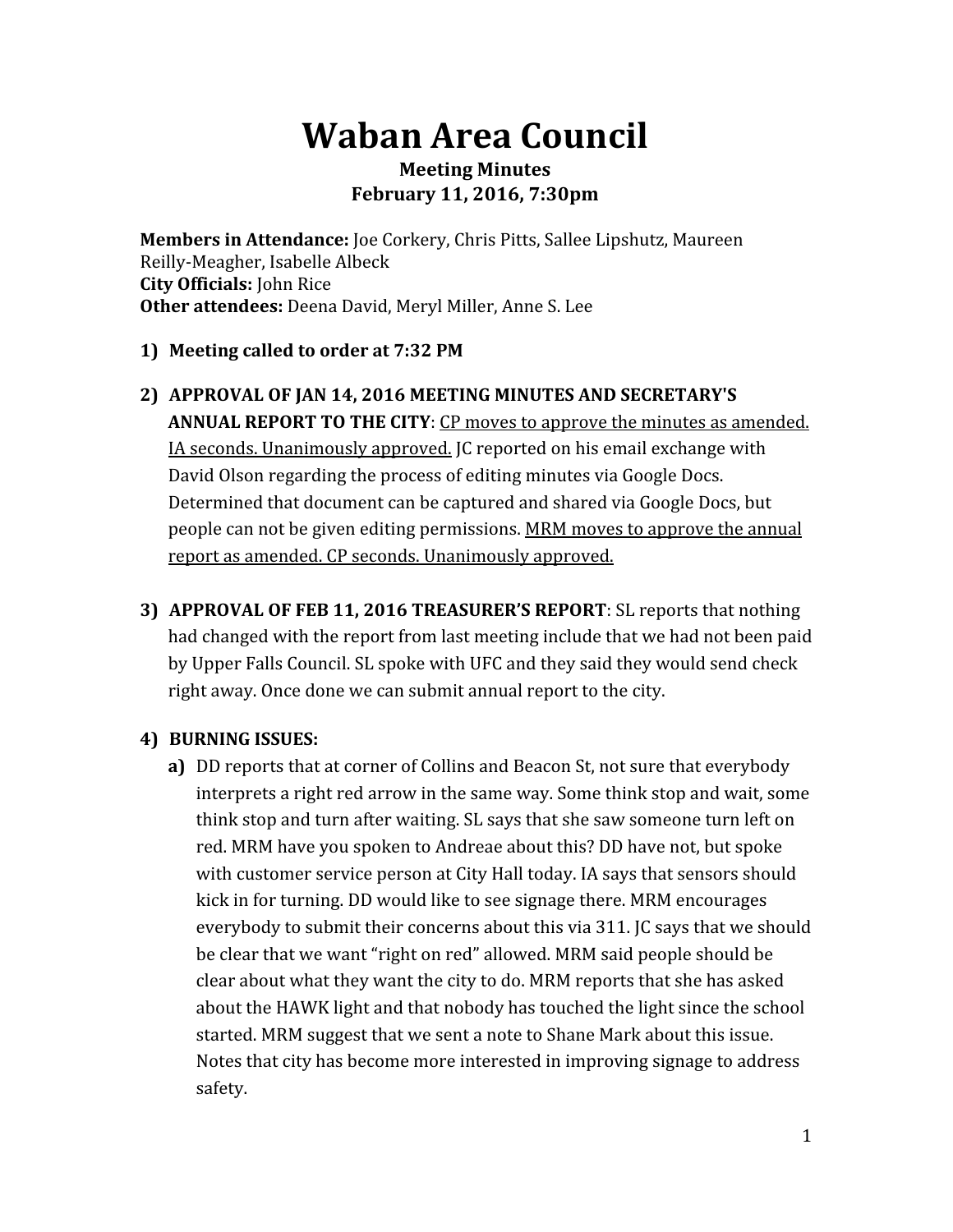- b) SL would like the Charter Commission to attend the March meeting to share what they are doing and so that people can give them input. IA is this for this to learn about us or for us to learn from them? SL both. MRM reports that she was at Charter Commission meeting last night and says they are going to have meeting at end of February where they are inviting former mayors, so March meeting time would be good. SL moves that WAC invites CC to March Meeting. IA seconds. Unanimously approved.
- c) MRM reports that the city has a program called Newton In Motion which is transportation program which is part of a broader program. They've held a couple of information sessions so far. If you go to the planning website ([http://www.newtonma.gov/gov/planning/transportation\\_strategy.asp\)](http://www.newtonma.gov/gov/planning/transportation_strategy.asp) under the transportation section there is a survey that she encourages people to fill out.
- **5) ELECTION OF WABAN AREA COUNCIL OFFICERS**: SL notes that in previous meeting we did not officially elect the unopposed officers at the last meeting. IA moves to approve the slate of officers. MRM seconds. Unanimously approved.
- 6) ST. PHILIP NERI / 1521 BEACON ST: ZBA PUBLIC HEARING ‐ JAN 26: SL states that she received an email from Alexandra included below:

‐‐ From: Alexandra Ananth [mailto:aananth@newtonma.gov] Sent: Wednesday, February 10, 2016 4:52 PM To: rrcexec [<rrcexec@regulatoryresearch.com>](mailto:rrcexec@regulatoryresearch.com) Subject: RE: St. Philip Neri and Peck Property

Hi Sallee,

Mr. Argiros will not be filing an appeal to the ZBA's Safe Haven ruling, which I believe means that he is willing to work with staff and the ZBA to make some changes to the project. I can let you know when any revised plans come in and what the changes are. They will likely be presented at the meeting in March and I will provide an updated memo for that meeting. I also expect the City's peer reviewer for traffic to be there that night and that will be a focus topic.

The Englers have been in for two DRT's on the property at 1615 Beacon Street and I would say that that project still needs a lot of work before it is ready for prime time.

Thank you for your thoughts on my memo. Its always nice to receive a compliment.

Best, Alexandra

When responding, please be aware that the Massachusetts Secretary of State has determined that most email is public record and therefore cannot be kept confidential.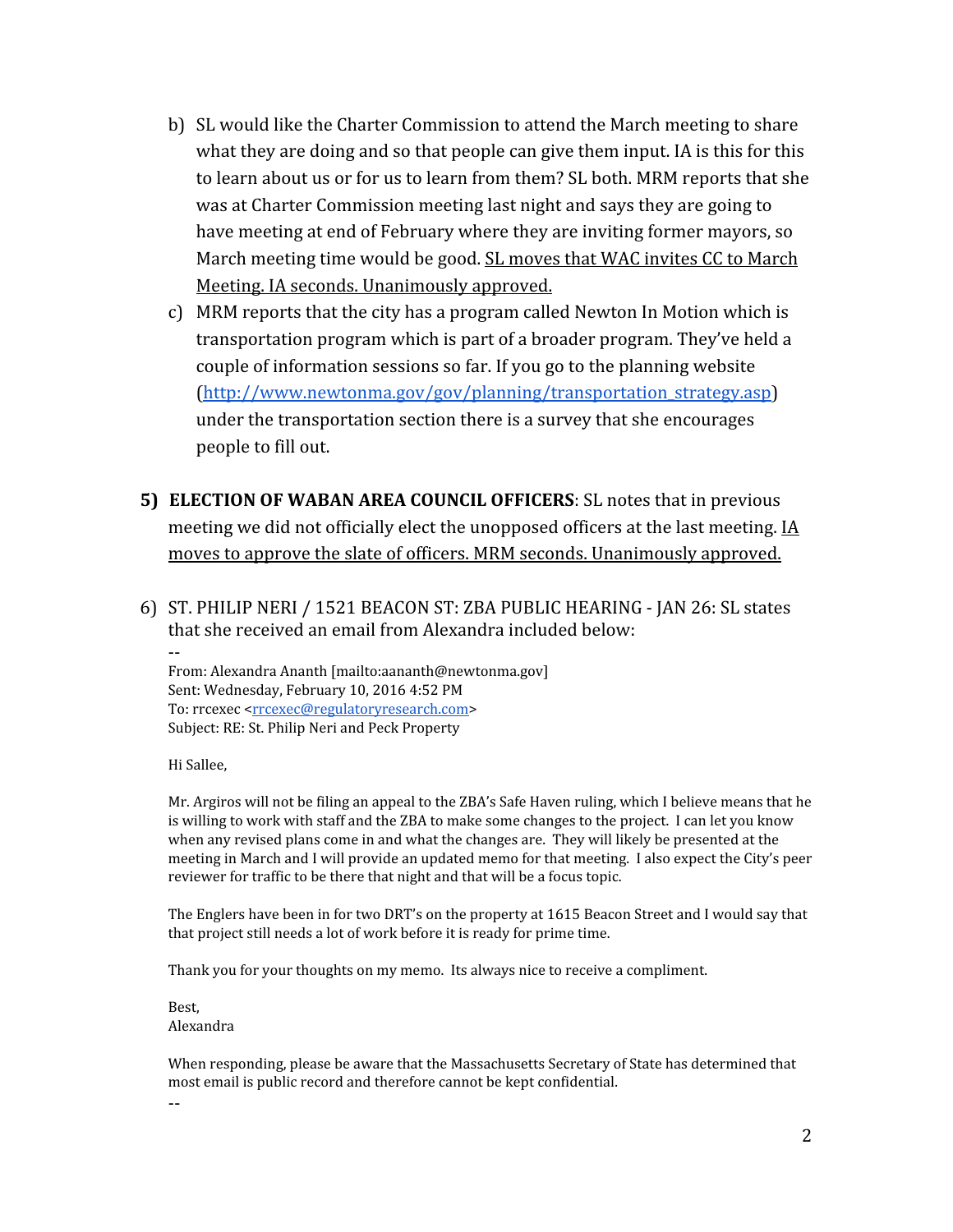As a result of developer not appealing the ruling, the ZBA has a stronger hand in their ability to work with the developer.

MRM states that in the last meeting she had some concerns about a proposed amendment with regard to the parking which is why she asked for a lot more detail in the meeting. Notes that we included something in the letter that went a lot further than other letters submitted to the city. Recommends that in the future that more time by given to consider amendments before voting. CP notes that KW had said that the letter had intended to be more general and that there was no ground lost or gained though. MRM as a process, in the future when we produce a letter, we should have greater preparation around it so that people have more time to think about it and have greater weight. SL we definitely should strive for this and introducing things at the last minute is not ideal, but we also need to recognize that sometimes it can't be avoided. It's a good observation and we should strive for it as best we can.

#### **7) UPDATES**:

1. **Report on planning meeting for Zervas traffic/parking/safe routes with NHAC:** SL reports that on Feb 4, the WAC was in attendance at the NHAC and agreed that we would work jointly to promote their upcoming meeting. SL reports that she is working on a letter to the Zervas working group and got a response from Ruth Ann Fuller. She also heard from JR and city councilor Crossley. Notes that the issue everybody is concerned about is that the traffic plans have not been made public to anybody. Our connection to finding this out in the past was through Bill Paille who is no longer with the city. SL says that RAF says that meeting in April may be too late, because it is being discussed now. SL reports that RAF would speak with Deb. SL reports that DC that the process would follow the same process as Angier process and that there would be plenty of time for public input. SL concerned that not clear where effective input could happen. Reports that AD and Srjdan (president of NHAC) would come up with suggestions and that they would be presented at that meeting. SL suggested that they send their designs to Josh Morse now so that even if they don't get incorporated, they get reviewed and potential concerns may be raised. (MM) concerned that as a neighbor that there is not a lot of traffic input that has not be captured or included. In particular, they have not looked at Allen Rd. Concerned that recommendations are being made with the name of the Area Council. SL that won't be the case, we would have to vote as a committee before they could do that. CP notes that people from NH were very tuned into the process but the city has a strong track record of not listening to us: they make plans and bring people in for public comment far too late in the process. MRM not clear why Josh Morse has been identified as this person. We need to press the ward councilors to come back with a name of who in the transportation dept in the city. SL says that she heard from the city and that Josh is the person. We don't have a transportation director any more which is why Josh has been pinpointed. Zervas working group will be meeting in a few weeks and DC has promised to get information from that meeting. (Community member)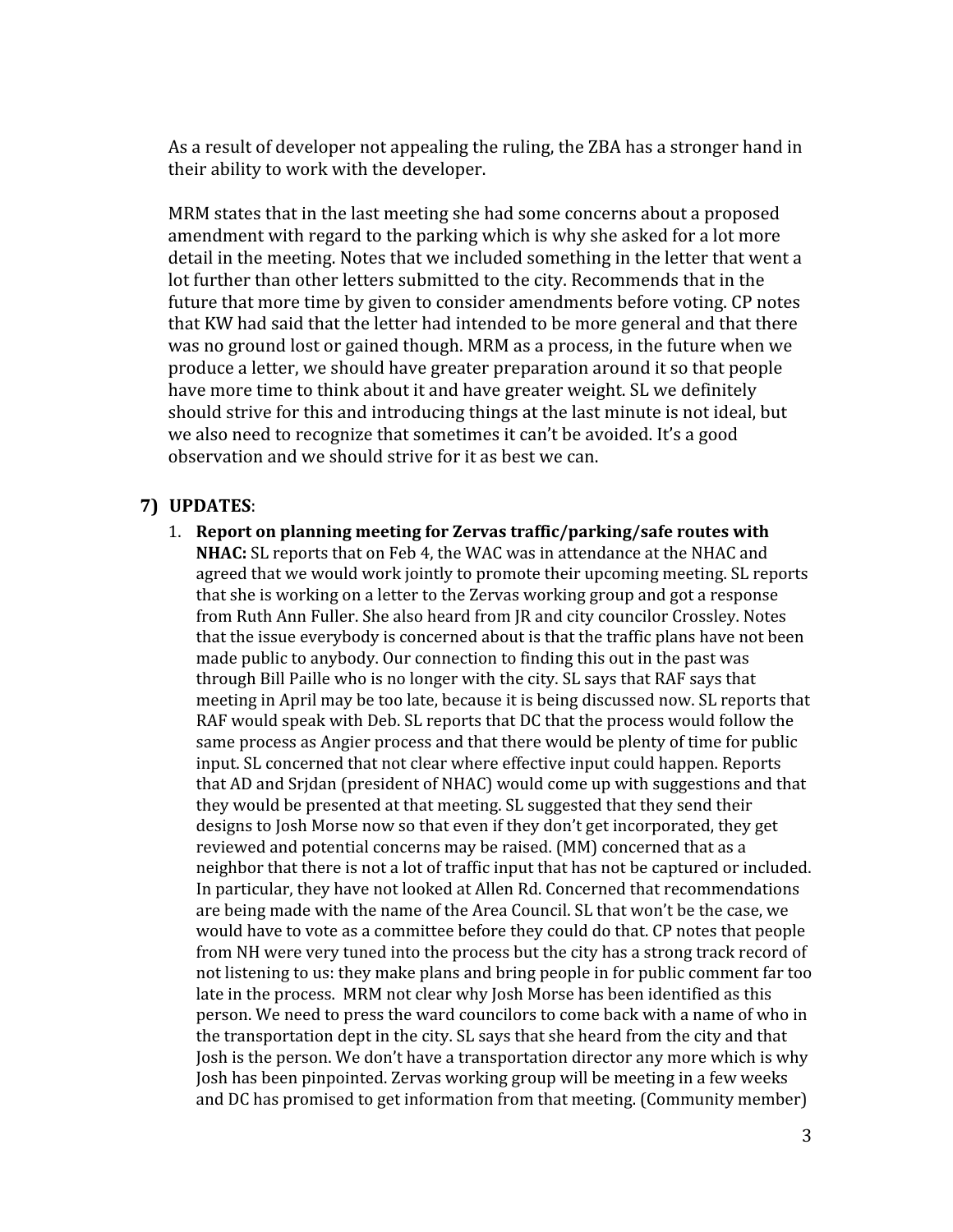says she is also on the working group and will send information to the WAC. SL says that if April is too late, we will call a special meeting if necessary. (Community member) it's really only Beethoven that is in flux right now. MRM best thing might be for community to reach out to Steve Siegel and get a timeline from him. MM says that Steve has been very responsive and will follow up with him.

- **2. Update on WAC and NHAC Visioning Efforts:** Meeting was relatively small. Presentation is up on the website. Scheduling is a little more difficult and has prepared an email announcing it. Proposed meeting is Feb 29 and focus is on village centers. SL reports that that conflicts with a Charter Commission meeting. CP there are no nights that don't conflict with something. Notes that at last meeting had people from Newtonville. Have people from Upper Falls also interested in attending as well. Says that we have more common than we have in differences. So much around housing, streets, parking, sidewalks are all in common. Amazed by how many surprises come out of these meetings. Notes that James Freas has been at almost all of the meetings last year which is encouraging because it means that we can be heard. Multiple councilors noted that they really like the new lights that were installed at the island. MRM reports that Bill Paille had mentioned that pricing had been an issue and that he had mentioned that there were types of lights that could be installed now and upgraded later. CP says that he'd like to see grates around the base of trees. JR says that there were concerns about them because of the way they affect trees grow. In particular, the one in front of Bread & Chocolate has not been well maintained. SL notes that at WIS meeting the issue of tree lights came up and that they will reach out to Lupien tree for free advertising in exchange for helping with the tree. CP reports that Galvin does not want a repeat of what happened this year and would like the chance to do it better. CP also has a plan to do a survey to send to the community for input.
- **3. Report on preliminary meeting of Angier, Union Church, Church of Good Shepherd, Waban Improvement Society, Urban Tree Commission, and Waban Area Council to develop landscape plan and implement it on island at Beacon St across from Angier**: SL reports that they were discussing a joint effort to develop the island. Notes that the island is under the jurisdiction of city parks & rec but that we wanted to adopt it jointly. Want each representative to go back to their institutions to gauge interest and look for interested parties. SL said that had been approached by a group that wanted to raise funding to name the island. Outcome of the meeting: Theresa Fitzpatrick volunteered to send out survey to WIS to address interest and desire for the island. SL said that she told Shane Mark about the mud at the cross‐walk near Collins. Said that the city will be regrading the island in the Spring. Reps from WIS, WAC, and John Rice will meet with Elaine Gentile on March 3rd to discuss options. MRM says that there was a discussion around how you might name an island. Still a lot of options and undecided yet. Goal is to make it a public process. IA how was the bench named after the barber named? What was the process? JR Parks & Rec has a policy that if people give money they can name things. IA but what about to honor somebody. JR it's just a financial process. SL once we have a feel for what is being asked, we can figure out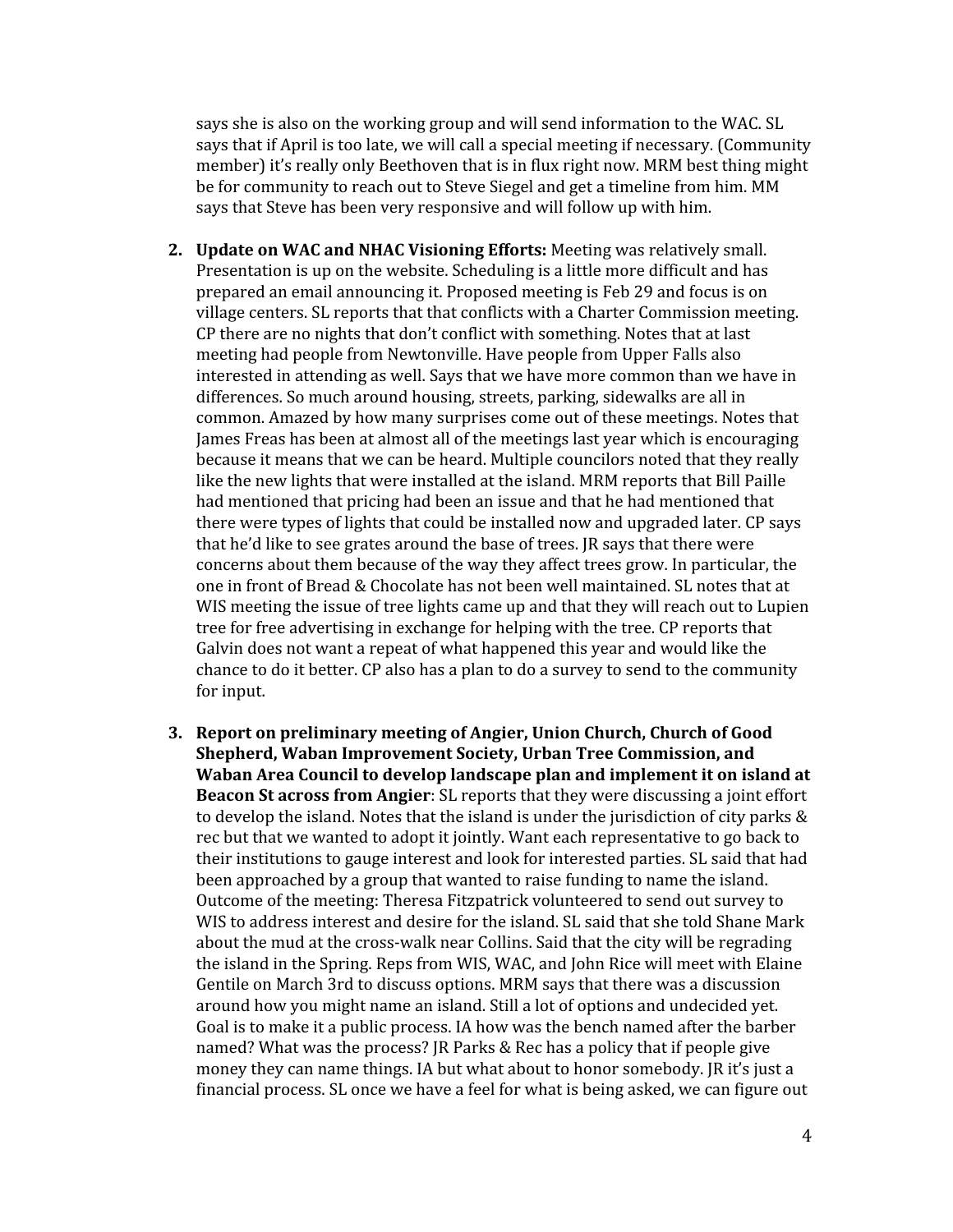how the process might work. MRM it's possible it could be done independent of WAC.

- 4. **Angier Open House:** SL reports that the open house was packed and was really happy to see the inside. One criticism is that when they asked to be shown the school at a slower space because many people can't walk that fast. For future open houses (especially for Zervas, Cabot, etc.), recommend that they have a better plan for people who are handicapped as well as have a second option for people who could not make it. Also need to have better communication to make sure people are aware of it. DD says that Loreta Lamberti said that if people really want to see it, people should come by at the end of school and ask if they could see it. MRM reports that she learned that the upper floors can be completely sealed off so that the first floor can be used as a community space. SL do we know what it costs to rent Angier? JR it's whatever the city sets for having the custodian cleaning up. JR looking at having more musical performances on the plaza. That would also be a great place for outdoor movies. IA this is a great spot because it also has electricity. IA maybe Zervas should have something like this but also incorporate into the design a covered area. JR when city plans building community planning doesn't always fall into it. However, that plaza was setup as a community place. JR at Waban Village Day could try to do a concert/movie. CP reports that for the month of May there will be a piano out on the patio by the library. MRM would like to suggest that as a council we send a letter of appreciation to Alejandro Valcarce for the work on the Angier school and keeping the community involved. SL offered to work on the letter with MRM. MRM also asks to work on a letter welcoming Principal Lamberti and school back.
- 5. **AddALane:**SL reports that we had relied on conversations with Bill Paille for a long time to get information about the project, but unfortunately he is no longer here. SL says that she (and Maureen separately) had written to Shane Mark to discuss concerns over the Add‐A‐Lane project and assurances that Bill Paille had made to WAC, in particular with regard to making the entrance to Rt 9 from Quinobequin safer. But has not had a response yet. MRM says that she saw him last night and he said that he was open to input. MRM reports that this important to address right away because this is a focus of Add‐A‐Lane in the coming week. JR thinks we should reach out to Mayor's office on Monday. MRM recommends going right down to construction and get involved with the work going on there. DD points out that Monday is a holiday, agree to go on Tuesday. Goal is to extend the barrier between Rt 9 and on ramp from Quinobequin to make the Wellesley Office Park access less challenging. SL somebody needs to look at this more closely to see what could be done. JR says that DOT is interacting more closely with Needham/Wellesley mayor's offices and agrees that working through our mayor is a good plan.

With respect to Elliot St bridge closing, SL reports that according to DC the bridge will likely be closed for 6 months. Also notes that there have been community business meetings to deal with the issue. JR the other options for traffic are to go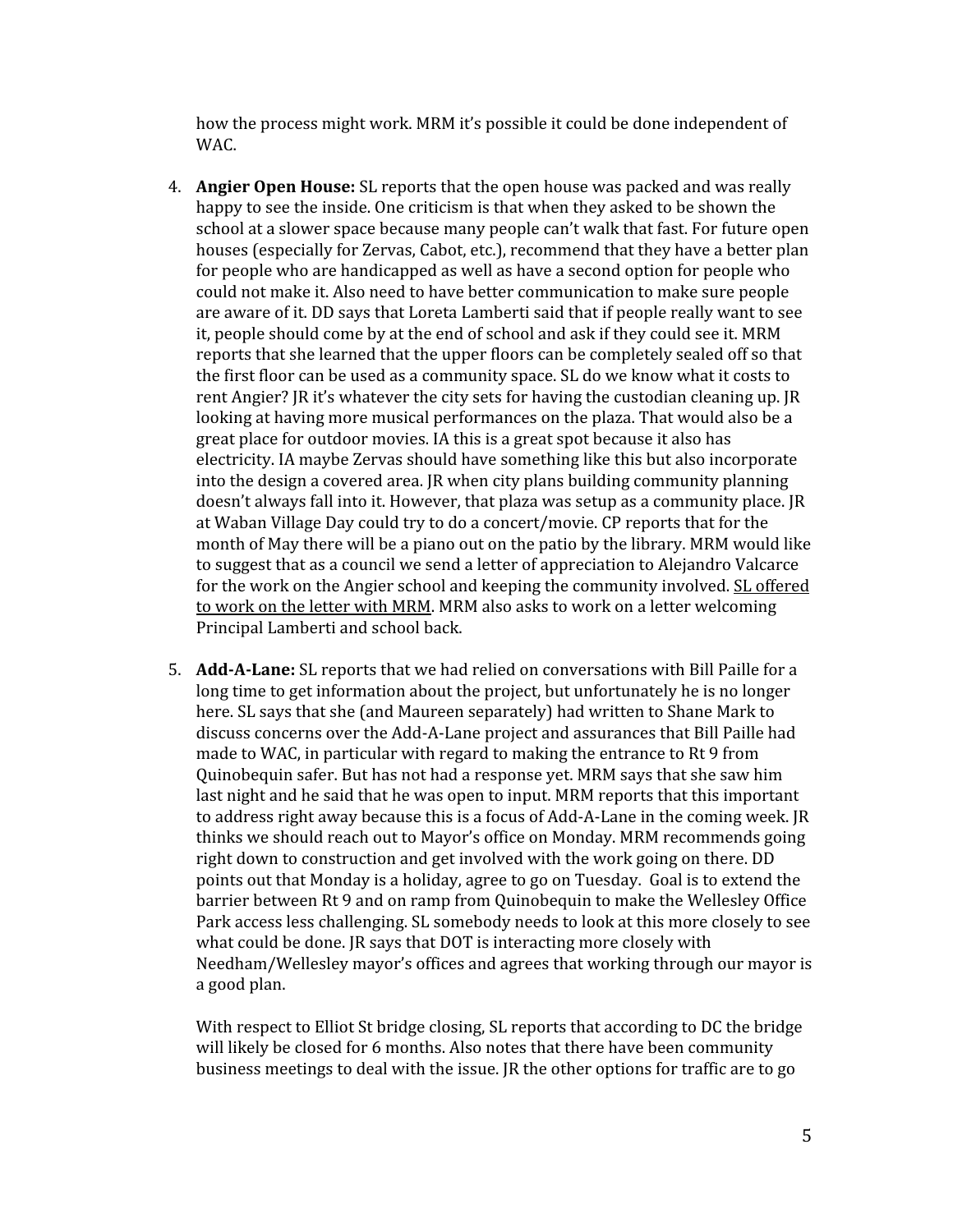down to Oak St or to Rt 9.

- 8) **WEBSITE FUNDING & MAILCHIMP LESSONS FOR COUNCILORS:**CP reports that we need to have a fund set up to pay for website. It had been done for free for a while, but not a long term solution. CP says his host normally charges \$20 a month. Said that he was able to propose \$10 per month and that was agreeable to the hosting person. Also notes that there had been a problem with the website that prevented text editing. It has now been fixed, so people can upload information and work with it more easily. It would be good if we could establish owners for specific issues that could regularly update the pages to keep things more fresh. MRM is there a place for comments? CP yes, but they aren't very active. Might be due to the fact that we require people to register to prevent comment spam. Fresh content is important to getting people to visit the website. SL would like to have more training for the councilors on training for Mailchimp. MRM has volunteered to help SL with this.
- 9) **NEEDS AND METHODS FOR FUNDRAISING FOR WAC:**SL we need to define a budget first for activities. Items include community efforts to get more email addresses. Examples include: funding to open Angier for visitors, speaker series, etc. MRM recalls that we voted that we wouldn't do fundraising without a plan to spend. CP we do need to build up a war chest. SL understood, but we should have a plan for things we would do with that money. MRM could you put together a list of ideas and budgets. CP there are a lot of opportunities for us to raise money. Support speakers on issues on village. SL many of these don't appeal on a Waban specific idea, lots of these are city-wide issues. Would like to focus on more Waban‐centric things. Could we sponsor having Waban residents with interesting ideas speak. CP one option that people are excited about is a dog show with some of the local veterinarians. MRM could you come back in March with a plan for this? CP possibly. IA loves what happens in the Highlands. They have movies on Friday nights. Concerts. JC I agree and would love to see that in Waban. Think everybody should think about what items/events they would like to see funded and bring ideas to next meeting. People should include budget, number of volunteers required with the ideas. Submit suggestions to JC who will put a list together for discussion at next meeting. MRM we should try to do something to raise awareness of WAC at Primary Day. Or do the activities at school support a table being setup? SL they do. MRM would be great to have a